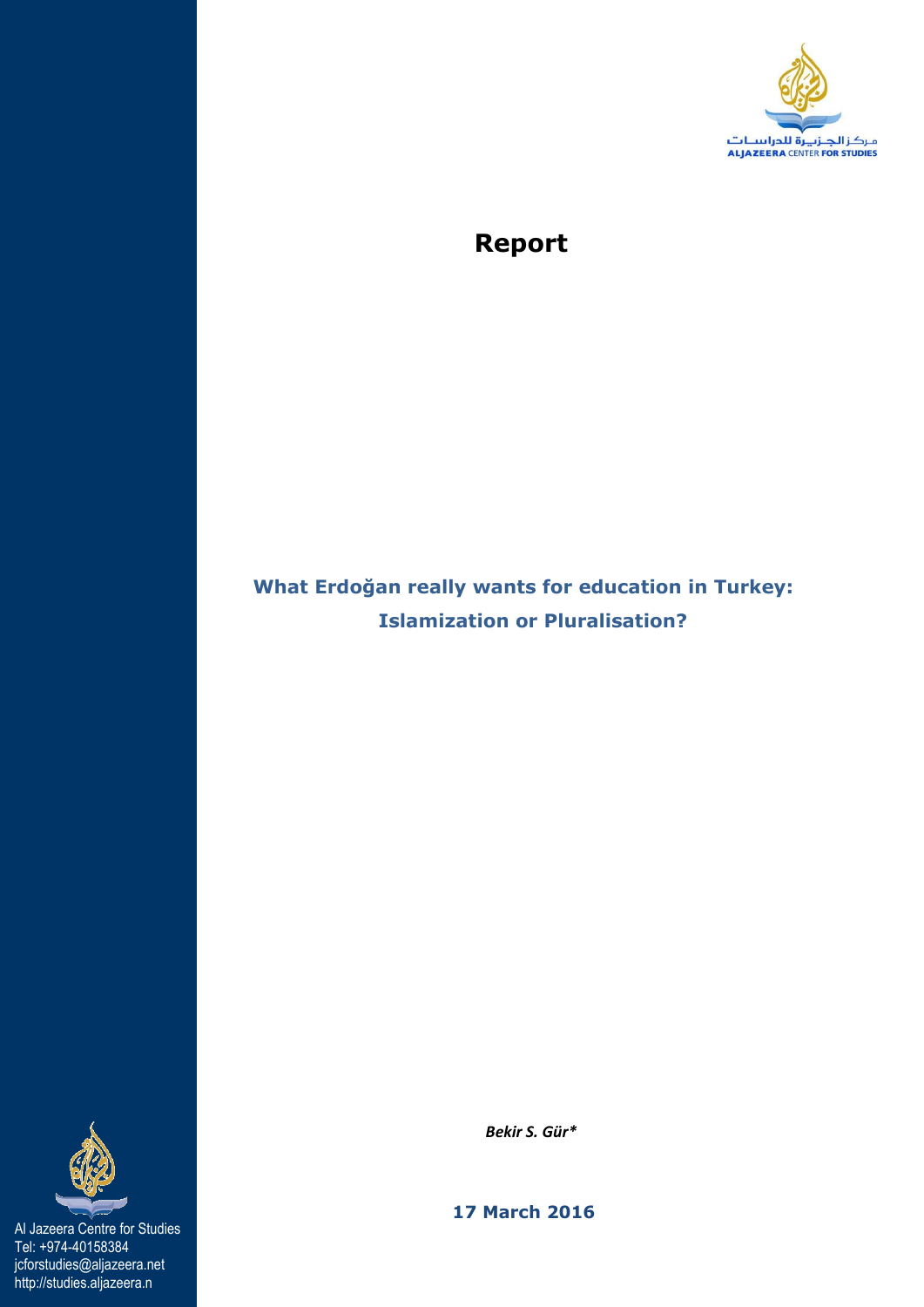

**Turkish President Recep Tayyip Erdogan has presided over a package of contentious education reforms, pushing for religious Imam Hatip-style schools [AFP]**

#### **Abstract**

The education policy of the Justice and Development Party (in Turkish, Adalet ve Kalkınma Partisi - AKP) under the leadership of Recep Tayyip Erdoğan in Turkey has increasingly been a topic of debate among international observers. The recent interest is due to the rise in the number of imam-hatip(1) ('religious') schools after the new education law (known as 4+4+4) was introduced by the Parliament in 2012. The rise of imam-hatip schools has been perceived as Islamization of Turkey's secular education system. This report argues that the rise in the number of the imam-hatip schools is a simple manifestation of pluralisation of Turkish education system—which had long been regarded as mono-cultural and accordingly insensitive towards demands by a measurable segment of society for religious schooling. For the first time in Turkey's history, the AKP introduced elective Kurdish courses into the middle schools in 2012, passed legislation in 2013 to allow establishing private schools in Kurdish, and abolished the mandatory "National Security Course" given by military officers in high schools as well as mandatory oath-taking ceremony in elementary schools. Conversion of general high schools into imam-hatip schools is a small part of a wide-ranging conversion of general high schools into academic Anatolian, vocational as well as imam-hatip schools which started in 2010, long before Erdoğan's speech on raising "religious youth" in 2012.

## **Introduction**

Imam-hatip schools —which aim to provide religious as well as general education— have always been a controversial issue between the conservative (i.e. the religious) and secularist segments of Turkish society. They have increasingly been featured in local and global discussion. One reason for this interest is the linkage made between the rise in the number of imam-hatip schools in recent years and Turkey's President Recep Tayyip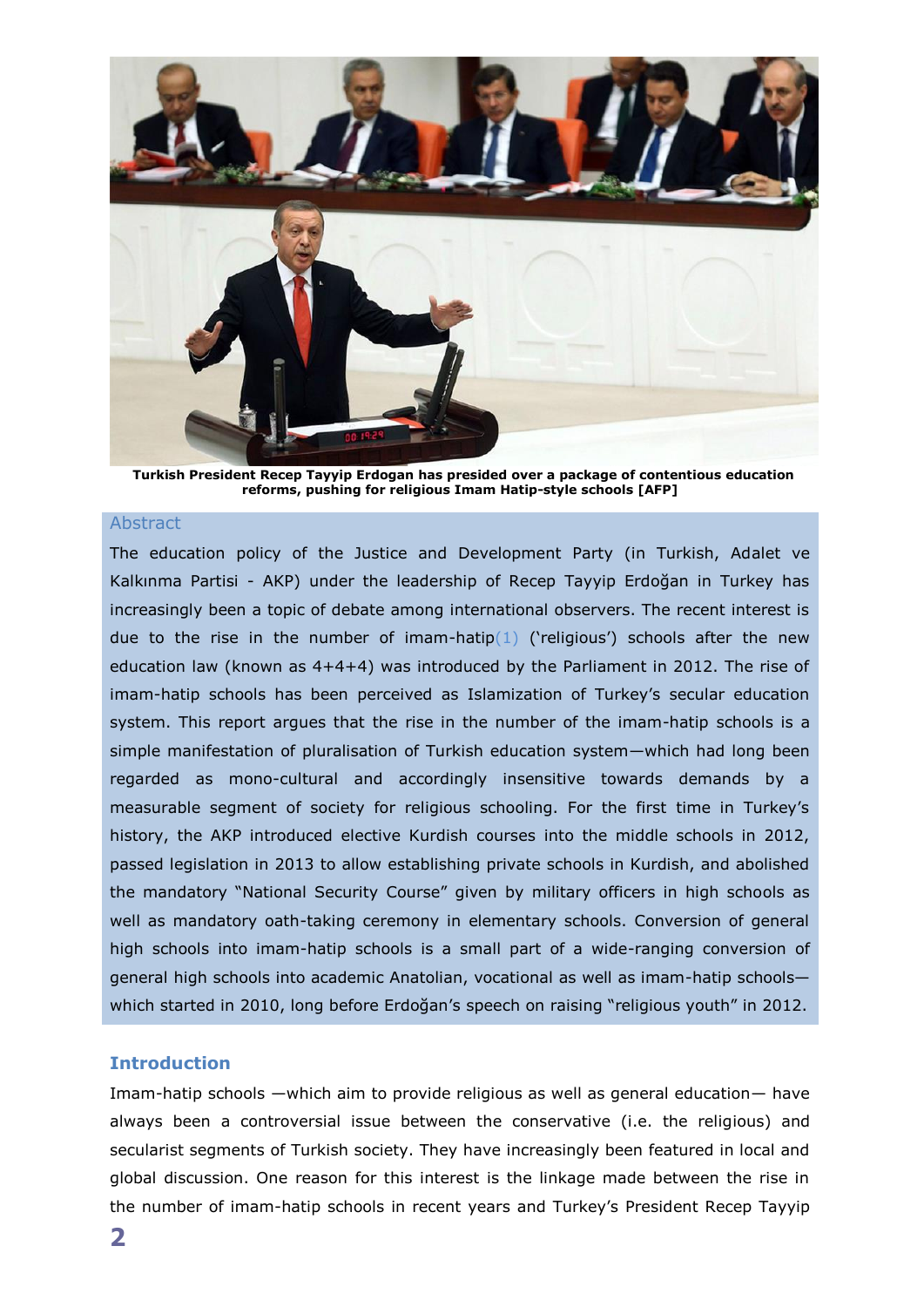Erdoğan. Erdoğan has repeatedly been criticized as being populist and authoritarian by his opponents in the recent years. An article by Christie-Miller of Newsweek pretty much summarises the change in how some international observers and analysts see Erdoğan from his early career as Prime Minister to the present:

"In its early years, Erdoğan and AKP forged a reputation as reformists, passing EUinspired legislation, and subduing Turkey's once-meddlesome military, seemingly to create a more liberal, pluralist society. More recently, however, Erdoğan – who ascended from prime minister to president in elections in August [2014] and enjoys a level of authority comparable only to that of Turkey's founder, Mustafa Kemal Atatürk – has spoken more openly of his desire to recast the country along conservative lines." $(2)$ 

While some conservatives in Turkey accept imam-hatip schools as an instrument of religious education, other conservatives reject them for being a state instrument for shaping religion. The secularist community in Turkey, on the other hand, has long regarded imam-hatips as a threat to Turkey's secularist system. $(3)$  Recently, however, critics add that parental choice is being denied as part of a move by the government to convert secular institutions into imam-hatip schools.(4)

Writing for Foreign Affairs, Ackerman and Calisir claimed that: "In Turkey, where there has been a rise in Islamic religiosity, President Recep Tayyip Erdogan, founder of the pro-Islamist Development and Justice Party (AKP), is converting some public schools into seminaries called imam–hatips (or traditional training schools for Sunni Muslim clergy) in an effort to raise a generation of 'religious youth." $(5)$  Similarly, citing that 1,447 general high schools were converted into imam-hatip schools during 2011-14, one Turkish columnist of Al-Monitor, Kadri Gürsel, has argued that the ruling Justice and Development Party (AKP) has been shaping the education system according to "the Sunni faith" and accordingly Islamize the education system to raise a "devout youth." $(6)$ 

Before discussing why there is an increase in the number of imam-hatip schools and what that means for Turkey's education system, I present some facts about the ongoing conversion of general high schools into imam-hatips.

#### **Conversion of General High Schools**

Contrary to what has been cited, 1,447 general high schools have never been converted into imam-hatip schools during 2011-14. According to official data obtained from the Ministry of National Education, between 2011-2014, only a total of 82 general high schools were converted into imam-hatips (Table 1). One can see the huge difference between 1,447 and 82.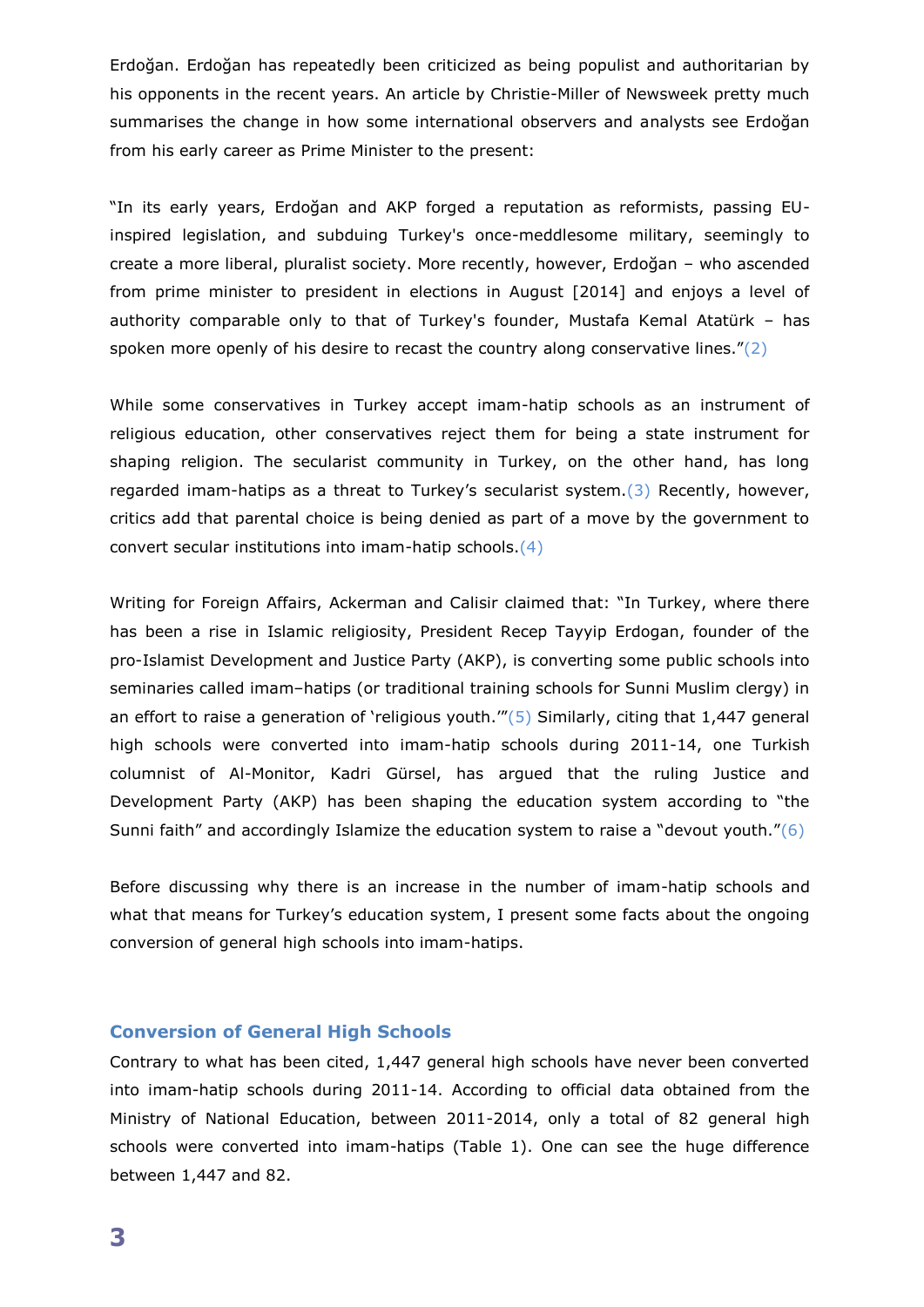| Year | <b>Vocational high</b><br>schools | Imam-hatip high<br>schools |
|------|-----------------------------------|----------------------------|
| 2010 | 66                                | 5                          |
| 2011 | 15                                | 2                          |
| 2012 | 120                               | 23                         |
| 2013 | 377                               | 48                         |
| 2014 | 1                                 | 9                          |
| 2015 | 3                                 |                            |

**Table 1. The number of vocational and imam-hatip high schools that are converted from general high schools (2010-2015).**

Source: Data obtained from the Ministry of National Education.

I should also add that conversions of general highs schools into imam-hatips did not occur out of vacuum; nor that came out as part of Erdoğan's will to "raise a devout youth" as expressed in one of his statements in 2012. Rather, the Ministry of National Education decided in 2010 to close all general high schools in order to increase the quality of education as well as stream students into either more academic (Anatolian) or vocational types of high schools.(7)

The main reason for this change was to lessen the burden of centralised high school entrance exam on families and to decrease the stress of students. Whether closing all general high schools was a good policy or not has been a hotly debated topic. I also wrote a commentary in June 2010 to warn that such a move might increase the competition among middle school students to be admitted into a "top" high school. $(8)$ Nonetheless, the Ministry of National Education has decisively closed down all general high schools. Accordingly, all general high schools have been converted into either more academic (such as Anatolian high schools) or vocational high schools as well as imamhatips starting from 2010. Based on official data for the 2011-2014 period, while only 82 general high schools were converted into imam-hatips, 513 general high schools were converted into vocational high schools (Table 1). In other words, the number of converted vocational high schools is much higher than the number of those converted imam-hatip high schools.

#### **What are Imam-Hatip Schools?**

Contrary to what Ackerman and Calisir have presented, imam-hatips are not (private) seminaries or "traditional training schools for Sunni Muslim clergy." According to its constitution, Turkey is a secular state. Moreover, according to Turkish laws and regulations, all imam-hatips in Turkey are public schools. In other words, all imamhatips are strictly overseen and inspected by the state. Just like any other public schools in Turkey, the Ministry of National Education decides the curricula, prepares textbooks,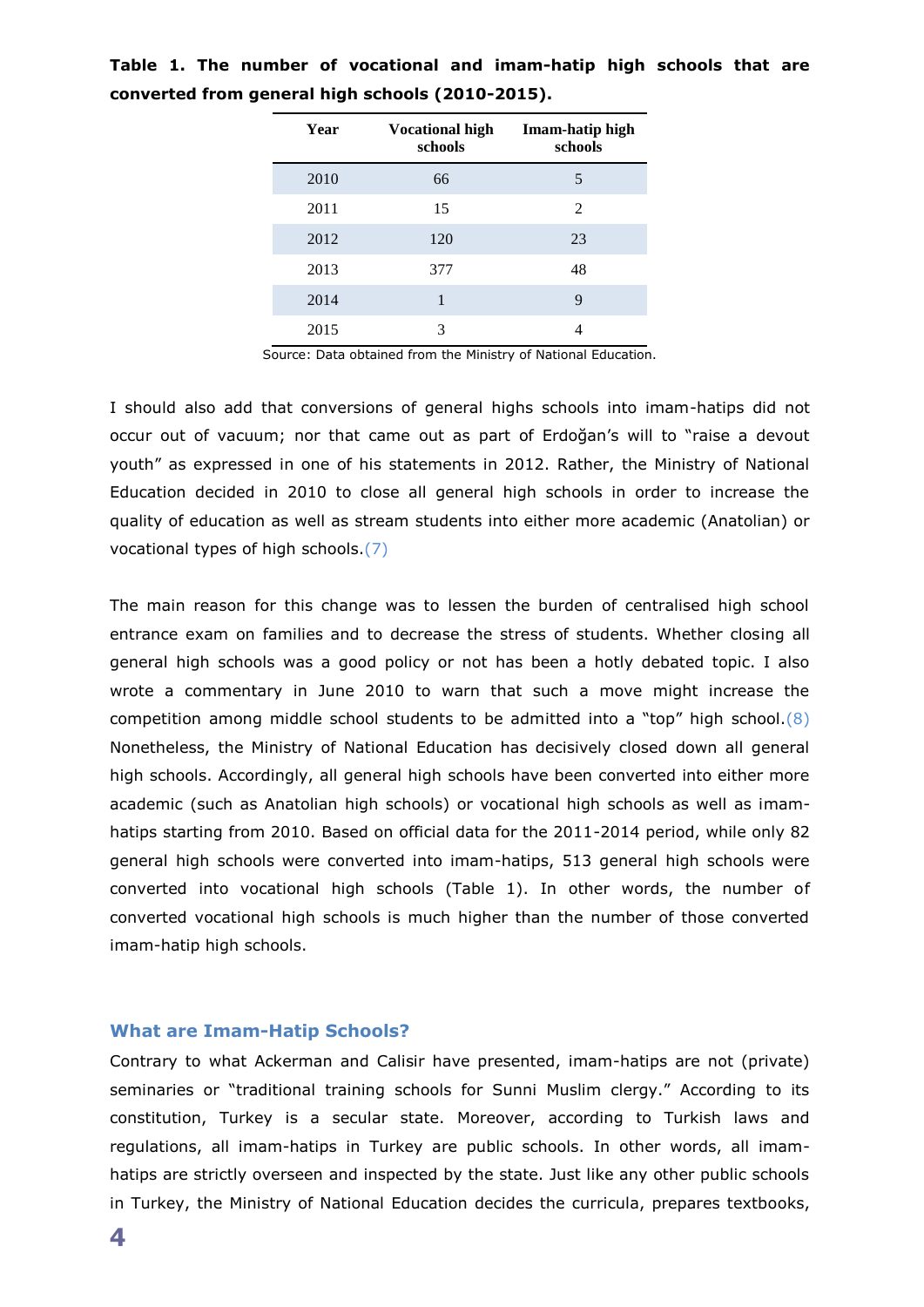and appoints teachers and administrators of imam-hatip schools. Imam-hatips are neither traditional training schools nor madrasas. Imam-hatip high schools are public schools that officially aim to provide preparatory training for religious staff including imams and hatips (orators/preachers) as well as general education for higher education. One should also note that the demand for these schools cannot be explained by their orientation toward preparatory training for imams and hatips. Rather, most people send their children to these schools to get a modern education as well as a general training in religious studies. They also have been very instrumental in increasing girls' participation in education.

Interestingly, the existing regulations ban private imam-hatips. In short, all religious education in private and public schools in Turkey are strictly controlled by the state. Moreover, after the terrorist attacks of September 11, 2001, imam-hatip schools in Turkey have been considered as the most notable model for Islamic countries. They were lauded as an alternative model to madrasas. $(9)$  The success of this model lies in its integration of religious courses with (secular) general education. To illustrate, imamhatips students take all courses taught in general high schools (i.e., Turkish, English, mathematics, science, history, geography, philosophy, etc.) plus some courses related to Islamic history, Islamic law, Arabic and Quran. Moreover, peaceful aspects of the Islamic faith, as opposed to extremism, are being stressed and an Islamic understanding based on modern science is being taught.

#### **Education Policy During the AKP's Rule**

In Turkey's education system, not only minority Alevis and Kurds but also majority Sunni Turks have been unsuccessful to get their demands represented in schooling. Alevis have been unhappy with the mandatory course of "the Culture on Religion and Moral Knowledge." Kurds have been lobbying for schools and courses in Kurdish. Sunni Turks have been demanding more courses on religion and/or imam-hatips. For many years, Kurds, other minorities as well as some intellectuals have objected to the oath-taking ceremony in primary schools with no result. The oath has clear nationalist wording such as "I offer my existence to the Turk[ish] existence as a gift" and as such had been the subject of a severe criticism from various intellectuals and non-Turk citizens.

The AKP has been a leading voice in the drive towards reform with a particular emphasis on education.(10) In fact, Turkey has during AKP rule achieved unprecedented success in increasing access to education from preschool level to higher education. According to OECD's Programme for International Student Assessment (PISA), Turkey improved its overall performance by 20 points between 2003 and 2009. The World Bank stated that Turkey's rapid progress in PISA reflected both Turkey's strong economic performance as well as decisive reforms. $(11)$  While more budget was allocated to military than education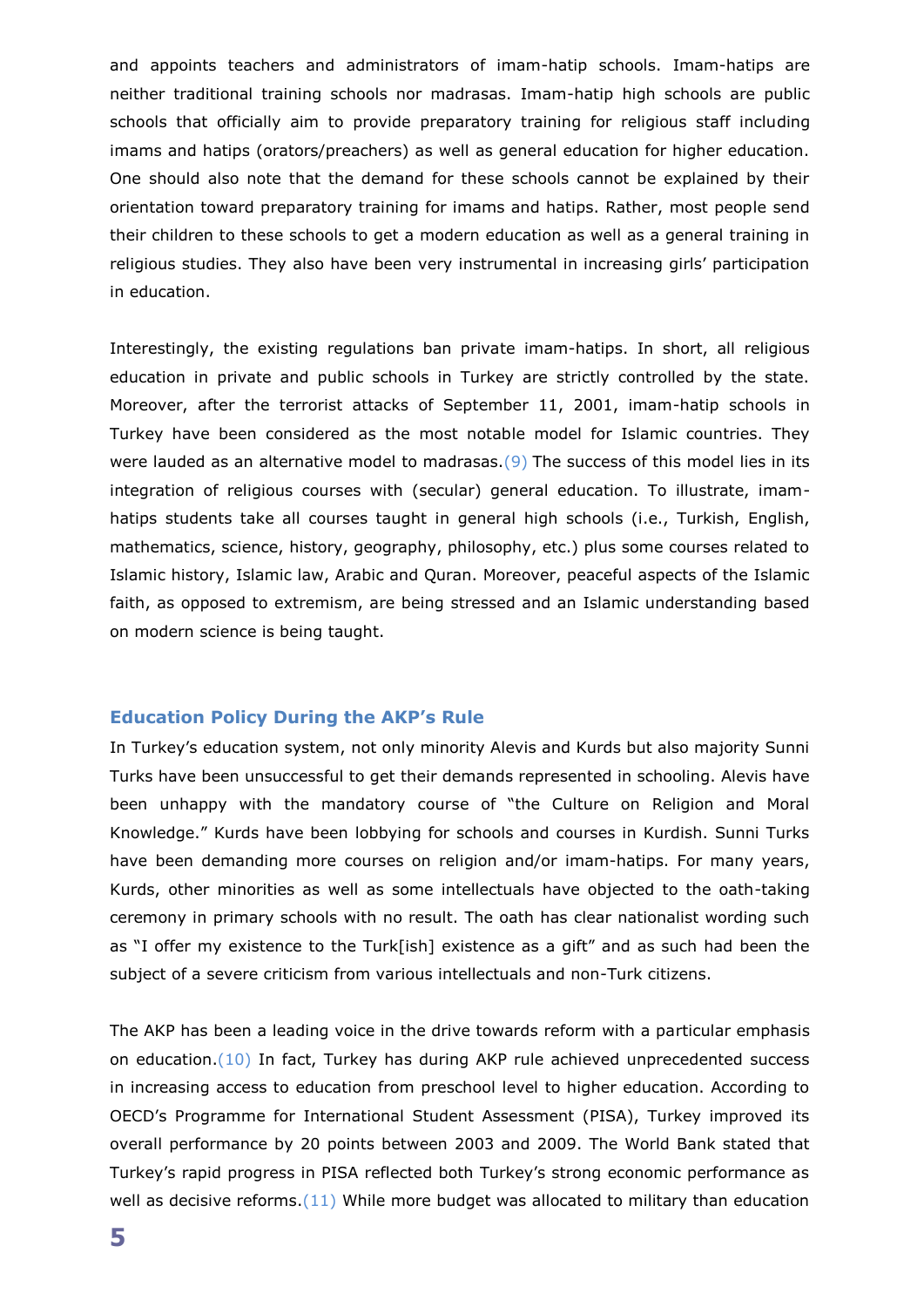before, AKP prioritized spending on education. Education funding has increased from 2.84 percent of total GDP when the AKP rose to power in 2002 to 3.99 percent in 2013. Turkey's persistent participation in international assessments such as PISA and TIMSS as well as joint educational projects with the international organization such as the World Bank, UNICEF, European Commission, and Council of Europe shows that AKP is not isolationist. In other words, the AKP has a comprehensive and internationalist outlook, as opposed to an ideological and nationalistic outlook of its predecessors, in its education policy.

The AKP's rule can be described as a period of pluralisation of education. $(12)$  For the first time in Turkey's history, elective Kurdish courses were introduced into the middle schools in 2012 and legislation was passed in 2013 to allow establishing private schools in Kurdish. Furthermore, the AKP abolished mandatory "National Security Course" given by military officers in high schools. Moreover, as part of the "Democratisation Package" announced by Erdoğan on September 30, 2013, the national oath-taking ceremony in primary schools was abolished. $(13)$  He criticised forcing female students to take off their headscarves, a terrible and undemocratic practice ended thanks to AKP intervention. At the same time, as a conservative leader, Erdoğan gave special importance to policies that prevent drug addiction among students and encouraged them to learn national and spiritual values. He also stressed that devout youth are tolerant of different opinions and faiths. Even when he talked about raising religious youth, he also clearly talked against brainwashing students or their indoctrination.(14)

One should also note that while there existed a few cases in which students were provisionally placed into imam-hatip high schools due to technical problems in 2013, no student has been placed into imam-hatips forcibly. There is nothing wrong in making imam-hatips available to the people as long as there is a demand for such schools. To understand the growing demand for imam-hatips more clearly, one has to contextualise the nature of transformation in Turkey in the last two decades.

On February 28, 1997, Turkish military issued a memorandum that forced the pro-Islamic Prime Minister Necmettin Erbakan to resign. The military memorandum included many items that were directly related to education. Among the most important ones was the order to shut down imam-hatip middle schools. Despite strong demand for these schools for years due to wide support for religious education, and the preference by many families to send their daughters to these schools only, the coalition government formed after Erbakan implemented the military decree to shut them down. $(15)$  Again following the lead of the military, the Board of Higher Education (or YÖK in Turkish) under the same coalition also discriminatorily changed the rules for admission to universities. As a result, it became almost impossible for the graduates of imam-hatip high schools to enter into selective higher education programs. Both the closure of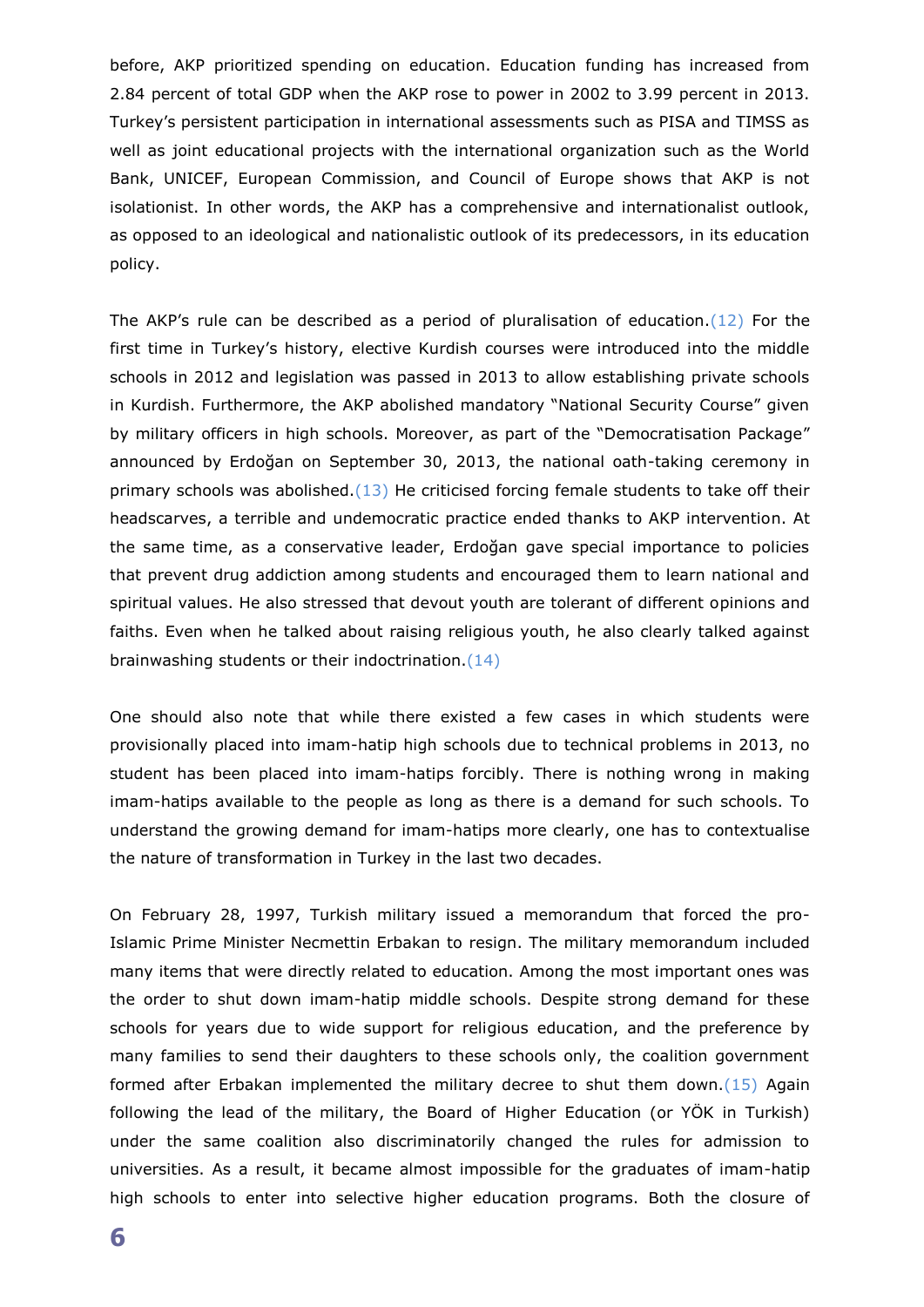imam-hatip middle schools and changes in the admission process made imam-hatip schools less attractive. Thus, while the total number of high school students continued to rise, the number of imam-hatip students dropped sharply after the military memorandum of 1997 (Table 2).

| Year | The number of imam-<br>hatip high school students | Total number of high school students |
|------|---------------------------------------------------|--------------------------------------|
| 1995 | 186,688                                           | 1,716,143                            |
| 1996 | 192,727                                           | 2,072,698                            |
| 1997 | 178,046                                           | 2,065,168                            |
| 1998 | 192,786                                           | 2,013,152                            |
| 1999 | 134,224                                           | 2,019,501                            |
| 2000 | 91,620                                            | 2,128,819                            |
| 2001 | 71,742                                            | 2,316,832                            |
| 2002 | 64,534                                            | 2,435,586                            |
| 2003 | 84,898                                            | 3,587,436                            |
| 2004 | 73,563                                            | 3,039,449                            |
| 2005 | 108,064                                           | 3,258,254                            |
| 2006 | 120,668                                           | 3,386,717                            |
| 2007 | 129,274                                           | 3,245,322                            |
| 2008 | 143,637                                           | 3,837,164                            |
| 2009 | 198,581                                           | 4,240,139                            |
| 2010 | 235,639                                           | 4,748,610                            |
| 2011 | 268,245                                           | 4,756,286                            |
| 2012 | 380,771                                           | 4,995,623                            |
| 2013 | 474,096                                           | 5,420,178                            |
| 2014 | 546,443                                           | 5,691,071                            |

**Table 2. The number of imam-hatip high school students as well as total number of high school students (1995-2014).**

Source: Data obtained from the Ministry of National Education statistics.

As indicated in the Figure 1, after the military intervention, share of the imam-hatip high school students in the total number of high schools students sharply dropped from 10.9% in 1995 to almost 2% in 2002, the year the AKP came into power. After AKP's advent to power, the number of imam-hatip high schools again started to rise gradually (Table 1) and the share of imam-hatip high school students rose back to 9.6% as of 2014 (Figure 1). In other words, even after the AKP's decade-long rule, the percentage of imam-hatip high school students has not reached pre-1997 military intervention levels. As long as there is no artificial intervention or barrier against access to imam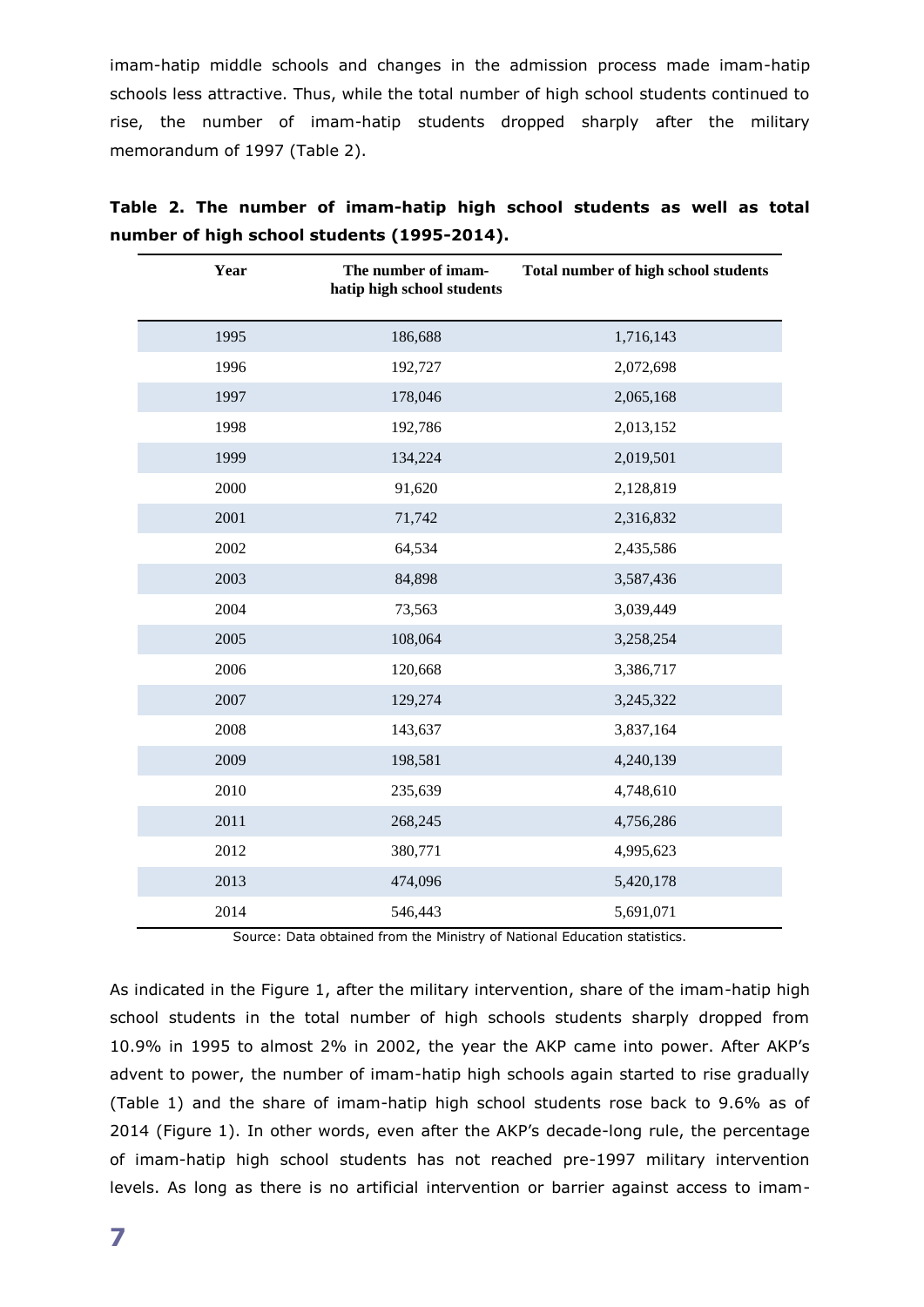hatips, it is likely that the share of imam-hatip schools will continue to increase in the coming years. Similarly, after the opening of imam-hatip middle schools in 2012, their number has rapidly risen to 1,655 as of 2015. It is important to keep in mind the fact that some 600 imam-hatip middle schools were shut down overnight, not by the will of people but due to the military memorandum of 1997, and thus there would be more such schools as long as parents freely chose to send their children to these schools.





Source: Data obtained from the Ministry of National Education statistics.

### **Conclusion**

Some changes and initiatives in recent years (such as introducing elective religion courses into middle/high schools and conversion of general high schools into imam-hatip high schools) are perceived as Islamisation of Turkey's secular education system. However, in order to understand the rise in the number of imam-hatip schools, one should contextualise the current education policies and practices by placing them within the wider Turkish drive for pluralisation in the last decades. As I have argued in this paper, conversion of general high schools into imam-hatip schools is a small part of a wide-ranging conversion of general high schools into academic Anatolian, vocational as well as imam-hatip schools—which started in 2010. Turkey has heavily invested in education and access to education for both girls and boys from pre-school to higher education has sharply been increased in the last decade during the AKP era. It is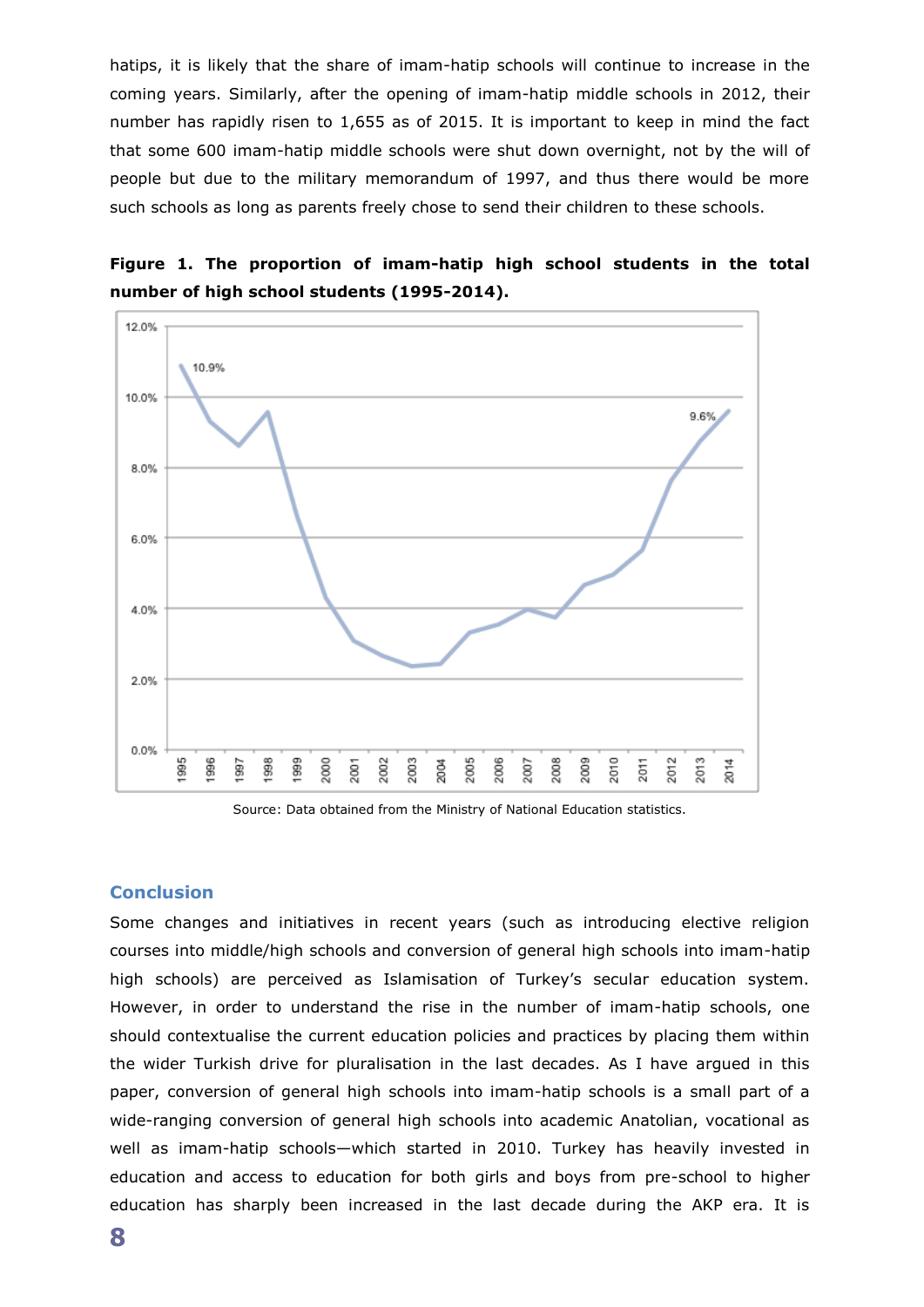plausible to claim that the AKP under Erdoğan leadership has been the greatest promoter of education from pre-school to higher education for both girls and boys in Turkey. Moreover, Turkish education system offered elective Kurdish and religion courses, allowed private Kurdish schools, abolished nationalist oath taking ceremony in elementary schools, abolished mandatory "National Security Course" given by military officers in high schools, lifted the ban on wearing headscarf in universities in the last decade. In other words, education in Turkey, which had been regarded as "monocultural," has become more diversified, accommodating popular demands for more choice during the AKP's rule. Still, there are unmet demands from various social groups in Turkey. For instance, some Alevis oppose mandatory religion courses and demand a constitutional change for this purpose. Moreover, the current constitution and regulations related to education still dictate indoctrination of Kemalist ideology, i.e., Mustafa Kemal Atatürk is the single "father" and "savior" of the Turkish "military-nation." Most liberals and conservatives demand an end to such indoctrination. All such demands show that Turkey needs further pluralisation of its education system.

Copyright © 2016 Al Jazeera Centre for Studies, All rights reserved.

\***Bekir S. Gür** is an Assistant Professor at Yildirim Beyazit University in Ankara, Turkey and an adviser to the Minister of National Education of Turkey. He was also a visiting scholar at the Center for Studies in Higher Education at the University of California, Berkeley, in the United States from 2014 to 2015.

#### **References**

- (1) İmam Hatip is a compound name: the word imam refers to a religious leader, including one who leads prayer; the term 'hatip' originates from the Arabic word 'khatib': he who delivers the Friday sermon (literally a khatib is an 'orator/preacher').
- (2) Christie-Miller, Alexander. "Erdogan Launches Sunni Islamist Revival in Turkish Schools." Newsweek, December 16, 2014. [http://europe.newsweek.com/erdogan](http://europe.newsweek.com/erdogan-launches-sunni-islamist-revival-turkish-schools-292237)[launches-sunni-islamist-revival-turkish-schools-292237](http://europe.newsweek.com/erdogan-launches-sunni-islamist-revival-turkish-schools-292237) [retrieved: 19/02/2016]
- (3) Aşlamacı, İbrahim, and Recep Kaymakcan. "A Model for Islamic Education from Turkey: The Imam-Hatip Schools." British Journal of Religious Education, to appear.
- (4) Letsch, Constanze. "Turkish Parents Complain of Push towards Religious Schools." The Guardian, February 12, 2015, sec. World news. [http://www.theguardian.com/world/2015/feb/12/turkish-parents-steered-religious](http://www.theguardian.com/world/2015/feb/12/turkish-parents-steered-religious-schools-secular-imam-hatip)[schools-secular-imam-hatip](http://www.theguardian.com/world/2015/feb/12/turkish-parents-steered-religious-schools-secular-imam-hatip) [retrieved: 25/02/2016]
- (5) Ackerman, Xanthe, and Ekin Calisir. "Erdogan's Assault on Education: The Closure of Secular Schools." Foreign Affairs, December 23, 2015. [https://www.foreignaffairs.com/articles/turkey/2015-12-23/erdogans-assault](https://www.foreignaffairs.com/articles/turkey/2015-12-23/erdogans-assault-education)[education](https://www.foreignaffairs.com/articles/turkey/2015-12-23/erdogans-assault-education) [retrieved: 17/02/2016]